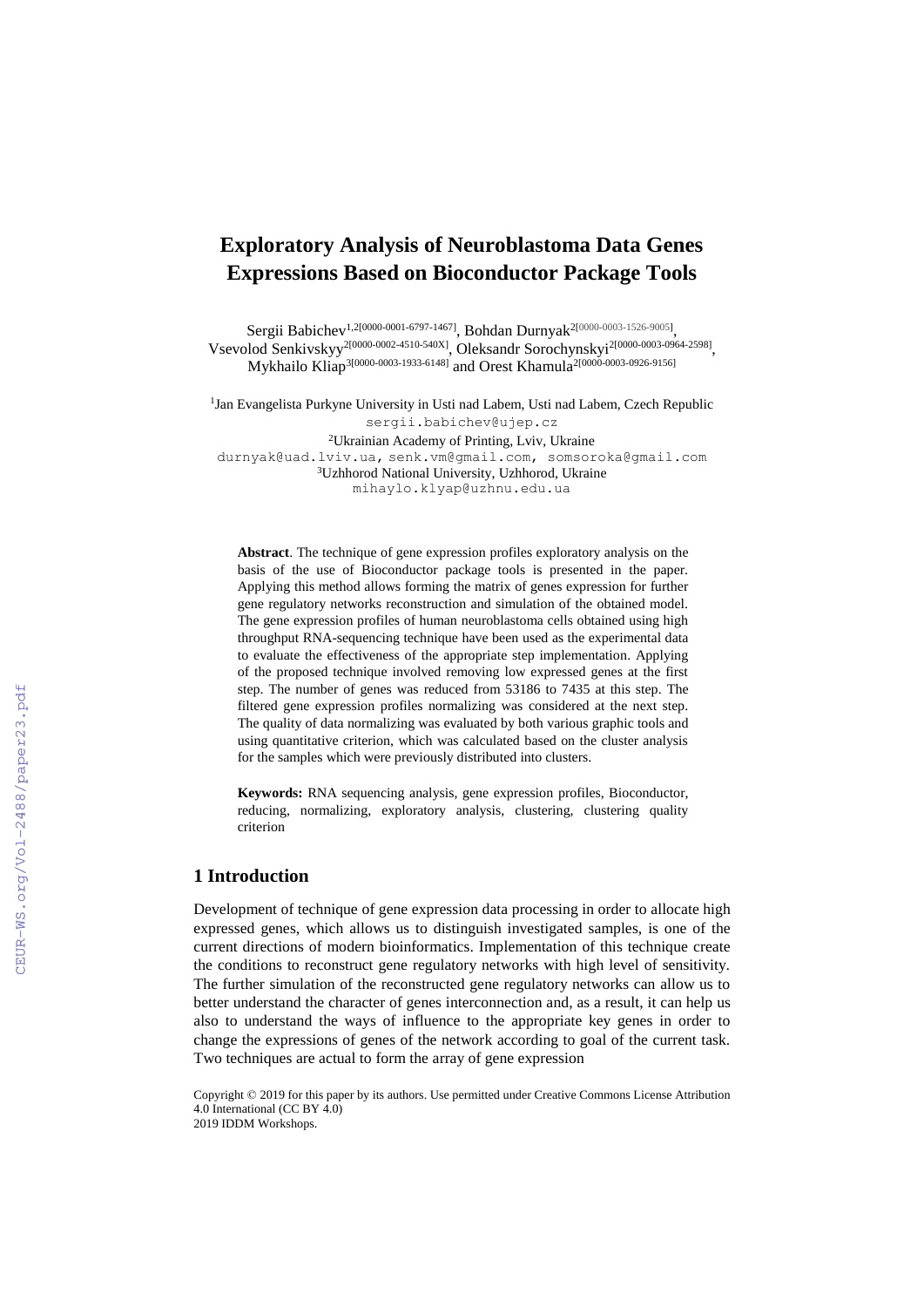nowadays: DNA-microchip technique [1,2] and RNA-molecules sequencing method [3,4]. DNA-microchip technique is significantly cheaper in comparison with RNAmolecules sequencing method. As a result of this technique applying, we obtain the matrix of light intensities. Then, four stages should be implemented to transform the light intensities matrix into matrix of genes expression: background correction, normalization, PM correction and summarization. Each of the stage can be implemented by different ways [5–7]. This fact decreases the quality of obtained matrix of genes expression.

Applying RNA-molecules sequencing method allows obtaining the number of investigated genes for studied samples directly. In this reason, this method more exact in comparison with DNA-microchip technique. The number of genes determines the level of this gene activity or its expression. At the next step it is necessary to remove non-expressed genes for all samples and gene with low level of expression. At this stage it is appear the problem identification of boundary value which allows dividing genes to lowly-expressed and highly-expressed. Moreover, the matrix of counts of genes is not suitable for the following processing. Thus, initially, the data should be normalized. This step assumes transformation the counts values into the same suitable range. There are various normalized methods to process gene expression values. However, it should be noted, that the task of objective selection of appropriate normalizing method based on the quantitative criteria has not effective solution nowadays. This fact indicates the actuality of the research.

# **2 Formal Problem Statement**

A block chart of procedure to process the experimental data which are obtained by RNA-molecules sequencing technique is presented in fig. 1. The studied dataset is presented as a matrix of counts, values of which are determined the number of genes corresponding to appropriate sample.



**Fig. 1.** A step-by-step procedure to transform a matrix of counts to the matrix of highlyexpressed informative genes

One of the most important steps of this procedure implementation is the data normalizing. The normalized values of gene expression profiles should have the equal ranges and their norms should be distinguish minimally between each other.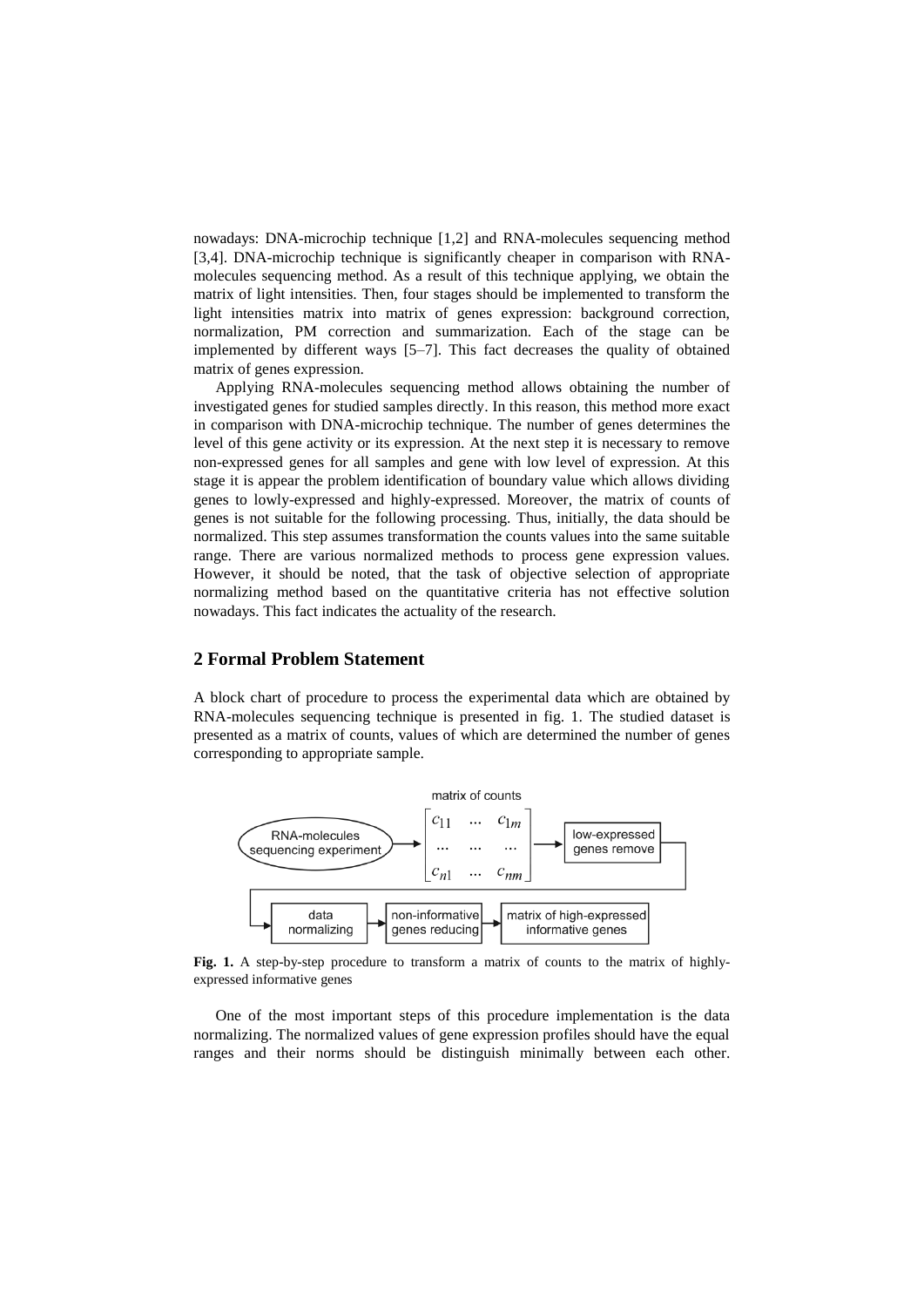Moreover, the values of genes expression should allow us to identified the samples which belong to various clusters. Considering hereinbefore, evaluation of quality of gene expression profiles normalizing will be performed visually by analysis of both box plot and kernel density plot, and based on quantitative criterion.

The main problem, which is solved within the framework of the current research, consists in comparison analysis of various normalization techniques of gene expression values using different normalizing quality criteria.

## **3 Literature Review**

Various techniques have been proposed over last years to pre-process the results of RNA-molecules sequencing experiments [8-16]. These tools are differed between each other by types and thresholds which are used to process the counts of genes and by algorithms which are used for filtering and alignment of the investigated values. It should be noted that the choice of the alignment algorithm has very great influence to the evaluation accuracy of RNA molecules abundance in the sequenced samples. In this reason, testing different tools for processing of data of RNA-molecules sequencing experiments can help us to choose the best technique for current type of data.

After implementation of the alignment procedure, it is necessary to normalize the recovered values of miRNA counts for purpose of removing variations in the data which have not biological origins and, as a result, can influence to the ranges of measured values change. Correct applying the normalizing technique allows minimizing the experimental and the technical bias without noise introduce. In [17,18] the authors have proposed several normalizing techniques for data of RNAmolecules sequencing experiments. As a result of comparison of different normalization methods effectiveness, the conflicting results were obtained in these works. So, the authors in [18] proposed using the locally weighted linear regression and quantile normalizing techniques. At the same time, they were discouraging against the use of trimmed mean of M values (TMM technique). The obtained results were validated based on the use of polymerase chain reaction (qPCR). In [17] the authors proposed the opposite, to use against quantile normalization the TMM method. The simulation results were used to confirm these findings. An assessment of the relative effectiveness of various pre-processing techniques in terms of statistical criteria, bias, sensitivity and specificity in order to detect the differential expressed genes can be achieved on the basis of complex implementation of both qualitative and quantitative normalizing quality criteria using current techniques of data processing  $[19-26]$ .

**The aim of the paper** is exploratory analysis of various technique of data from RNA-molecules sequencing experiment processing based on the complex use of Bioconductor package tools and various quality criteria to estimate the effectiveness of the data processing.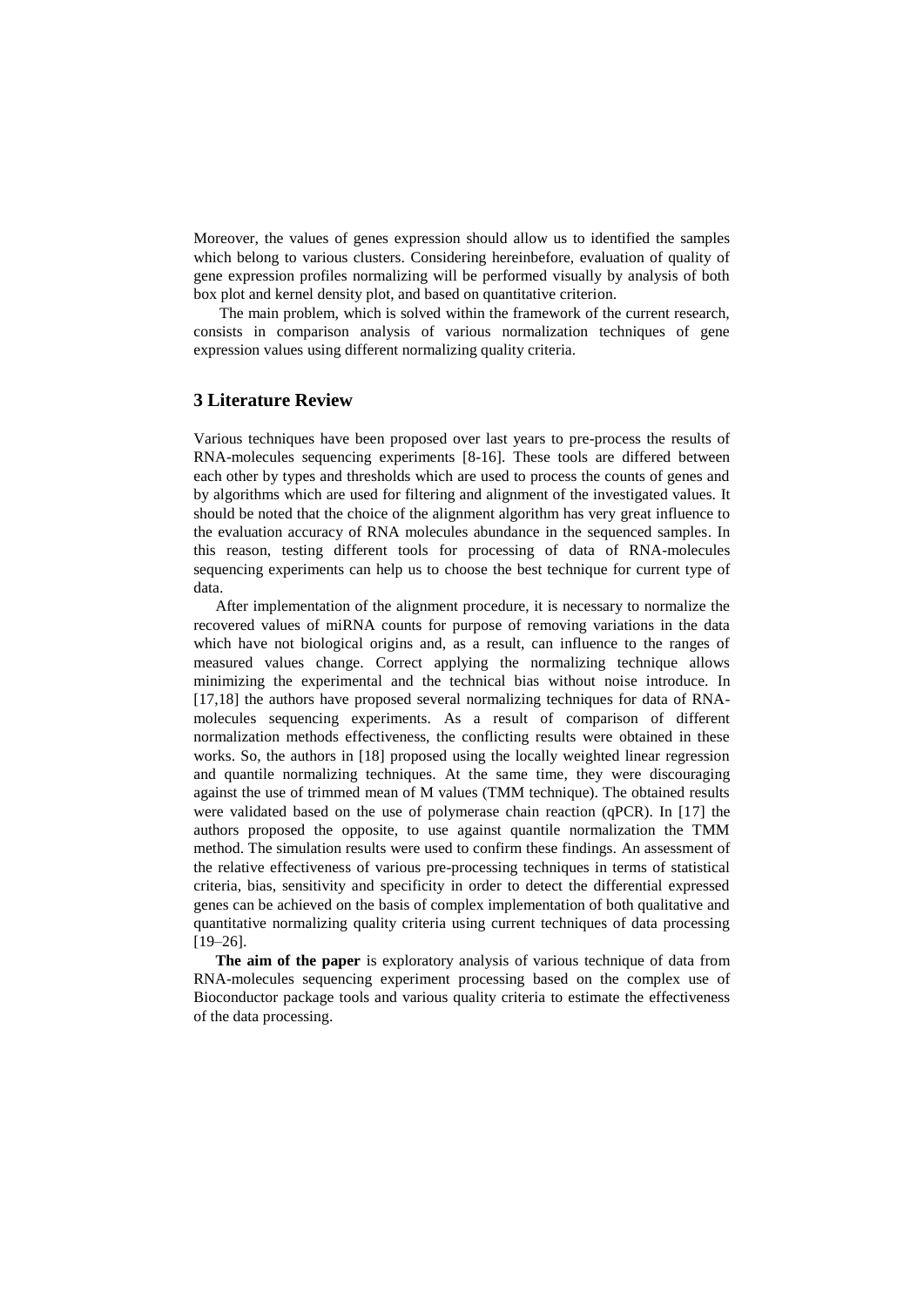### **4 Materials and Methods**

#### **4.1 Data Set**

We used the dataset GSE129336 generated from Gene Expression Omnibus (GEO) database [27] as the experimental data during the simulation process. The data contains the results of expression profiling by high throughput sequencing in human SH-SY5Y neuroblastoma cells [28]. The transcriptomic responses to Mn dose  $(0,1,5,10,50,100 \mu M \text{ MnCl2}$  for 5 h) in the investigated cells with three biological replicates per Mn treatment were examined during the experiment performing. Thus, the examined samples can be divided into six clusters considering the Mn dose. Each of the clusters contains three samples. This fact can be used to calculate one of the criteria to estimate the quality of gene expression values processing. Each of the samples contained 53186 of genes. So, the initial dataset contained 53186 of genes or rows and 18 of columns or samples. The early analysis has shown, that there were 27838 non-expressed genes (zero for all samples). Of course, these genes can be removed from the data at the first step. Moreover, the lowly-expressed genes for all samples can be removed from the data too. The search of the thresholding value to remove lowly-expressed genes is one of the solved tasks within the framework of this research.

#### **4.2 Removing Lowly-expressed Genes**

As was noted in the section 4.1, the studied dataset contains 53186 of genes. However, 27838 of genes are non-expressed for all samples (the count value is zero). Thus, the number of the expressed genes can be changed from 53186 to 25348 of genes.

At the next step, it is necessary to remove lowly expressed genes considering the appropriate thresholding value. The initial values of the counts of genes are not suitable for solve this task since the range of the genes count value change is very large (in the case of our dataset this range is changed from o to 47434890). In this case it is necessary to transform the count value scale into other, more suitable scale. To solve this tack, Bioconductor package contains *cpm()* function which allows transforming the counts values into count-per-million values as follows:

$$
x'_{ij} = \frac{x_{ij}}{\sum_{i=1}^{n} x_{ij}} \cdot 10^6
$$
 (1)

where *n* is number of rows,  $x_{ij}$  is value in *i*-th row and *j*-th column. Applying this function allows us to obtain the new, more suitable, range of the data values change (from 0 to 380367.8).

The main idea for lowly-expressed genes removing is the following: the use a nominal thresholding of 1 *cpm* value (this value is corresponded to 0 *log2(cpm)* value) allows dividing the genes into two groups (expressed and unexpressed). If value of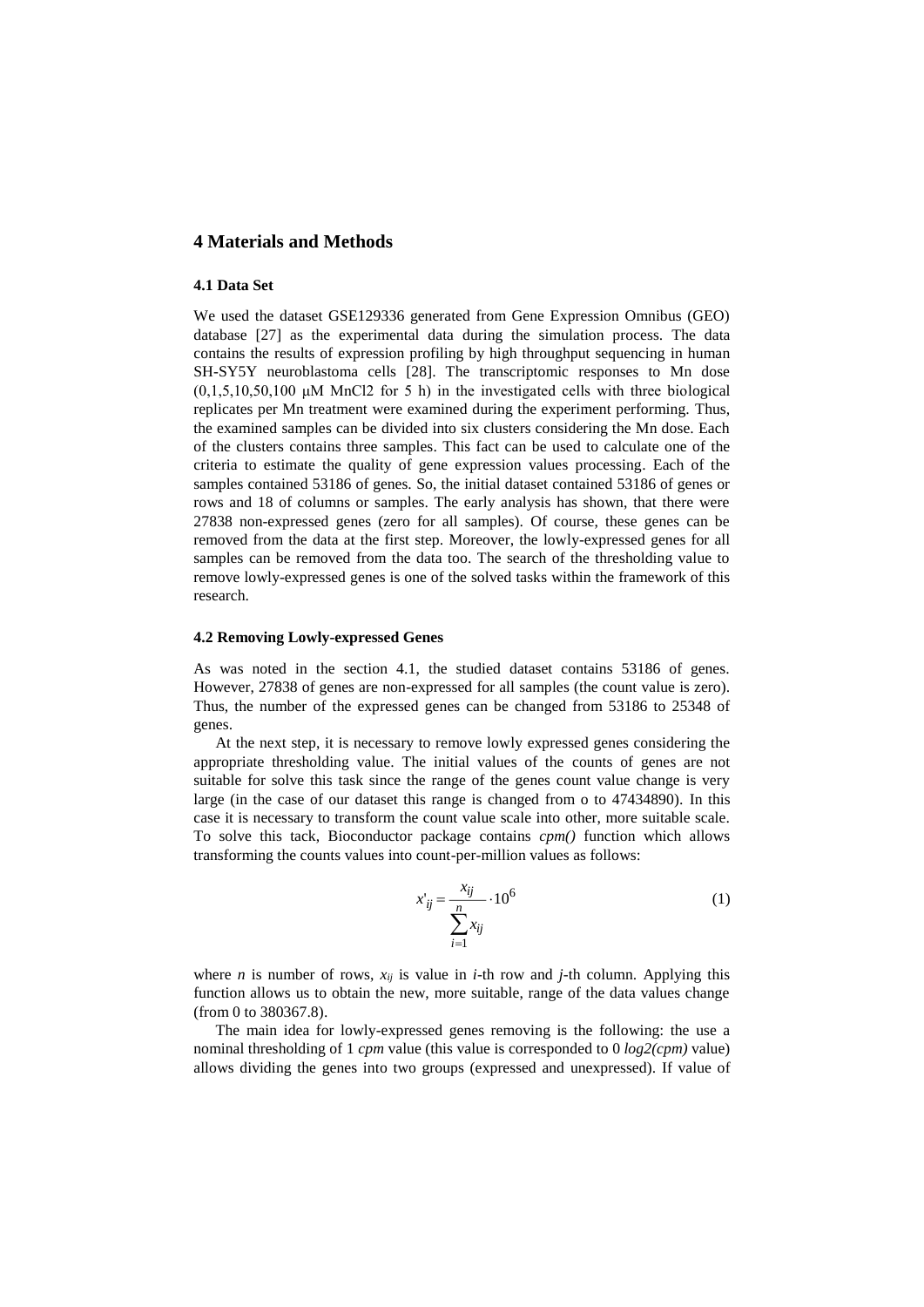gene expression is more than this threshold, the gene is identified as expressed. Otherwise, the gene is identified as unexpressed. Considering the number of samples in the clusters we can suppose that the genes should be expressed in at least one cluster (three samples) for the further analysis.

#### **4.3 Normalizing Gene Expression Profiles**

The following normalizing techniques were evaluated during the simulation process: 1) lcpm; 2) TMM; 3) TMMwsp; 4) RLE; 5) upper quartile scaling. Brief describing each of these techniques is presented below.

1. lcpm – the simplest normalizing technique, the log2(cpm) values are calculated during this technique implementation.

2. TMM – trimmed mean of M is the normalizing technique by total count of scaling. The counts quantity for an appropriate target for all samples is estimated during TMM technique implementation. If an expression value is identified in the same proportion for all samples, this gene is identified as non-differentially expressed. It should be noted that this technique does not allow considering the potentially different RNA molecules which are presented in the samples. Applying this method allows us to calculate a linear scaling index for appropriate sample considering weighted average after transforming the data using log fold-changes (M) relative to the absolute intensity in the reference sample (A) [29].

3. TMMwsp – TMM with singleton pairing. This technique is a variant of TMM, in which the data with a high proportion of zeros are processed. Implementation of the TMM method assumes that the genes which have zero value in either library are ignored when pairs of libraries are compared between each other. As opposed to TMM method, implementation of the TMMwsp technique assumes that the positive counts from such genes are reused to increase the quantity of features which are used to compare the libraries. The singleton positive counts are paired up between the libraries in decreasing order of size and then a slightly modified TMM method is applied to the re-ordered libraries.

4. RLE – relative log expression technique. Implementation of this method assumes that the median library is calculated from the geometric average of all columns and the median ratio of each sample to the median library is used as the scale factor.

5. Upper quartile scaling – is the upper-quartile normalizing technique, in which the scale factors are calculated from the 75% quantile of the counts for each of the libraries, after removing genes that are zero in all libraries.

#### **4.4 Quantitative Criterion to Estimate the Quality of Data Normalizing**

The main idea to evaluate the quality of data normalizing is the following: as we noted hereinbefore, the samples can be divided into six clusters considering the dose of Mn. Each of the clusters in this case contains three samples. It is naturally that informativity of gene expression profiles is determined by their ability to distinct the samples in different clusters. Thus, the quality of data normalizing can be estimated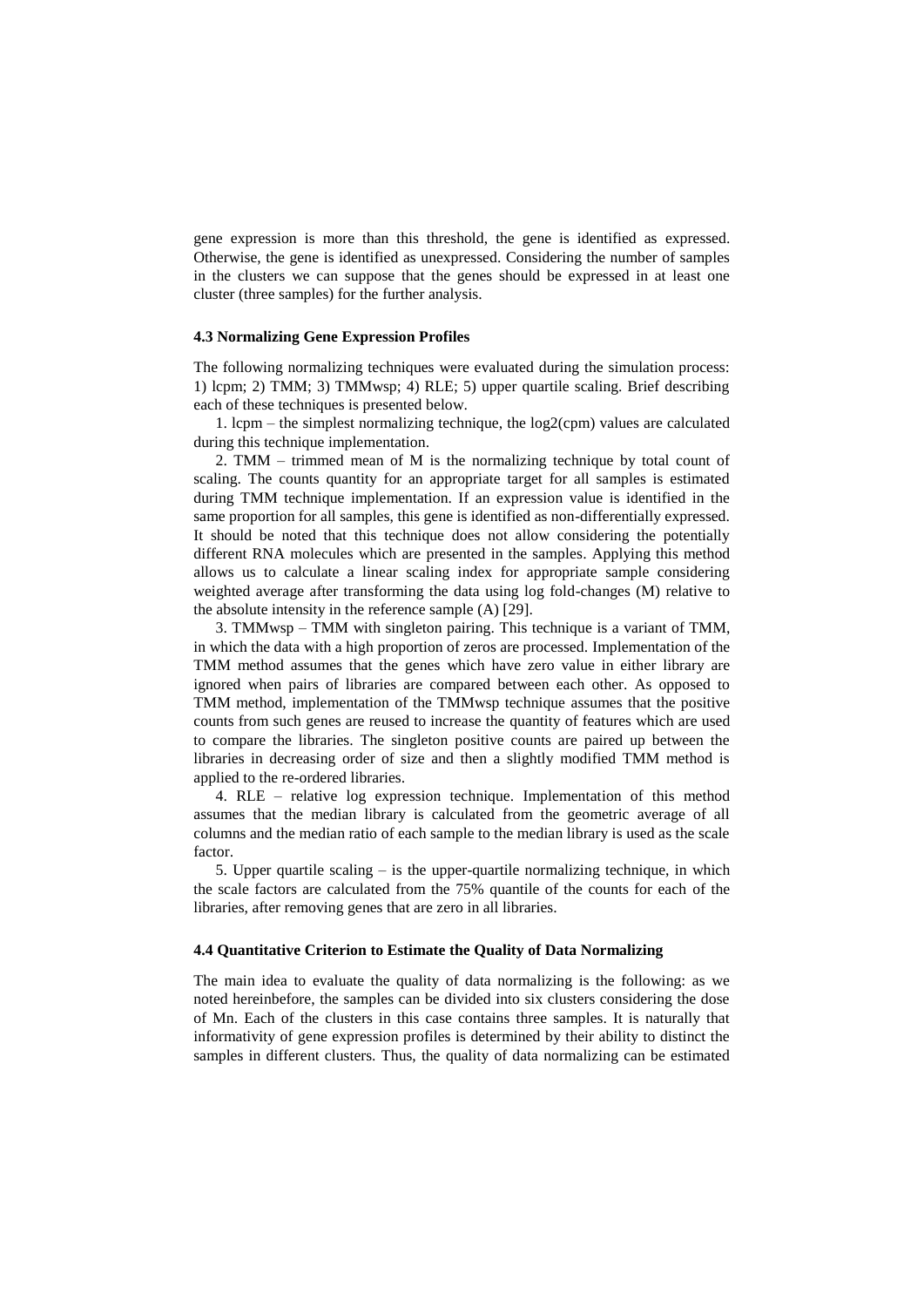based on clustering quality criterion which should consider the samples distribution within clusters and the clusters distribution in the feature space. Considering the high dimension of the studied vectors, the correlation metric should be used to estimate the proximity level between the vectors. This quality criterion of the samples and clusters grouping was calculated as multiplicative combination of Calinski-Harabasz criterion and WB-index [30,31]:

$$
QNC = \frac{N_c(N_c - 1) \cdot QCW^2}{(N_s - N_c) \cdot QCB^2}
$$
 (2)

where:  $N_c$  is the clusters quantity;  $N_s$  is the samples quantity;  $\dot{Q}$ *CW* is an average distance from samples to centers of the clusters where these samples are allocated; *QCB* is an average distance between clusters' centers. It should be noted that minimum value of the criterion (2) corresponds the best normalizing technique.

## **5 Experiments, Results and Discussions**

Fig. 2 presents the results of lowly expressed genes reducing in accordance with technique which are described in 4.2. To increase the charts informativity the data preliminarily were transformed using *log2(cpm)* function. The number of genes was reduced at this step from 25348 to 7435. The analysis of the obtained in fig. 2 diagrams allows concluding that level of genes expression informativity significantly increased due to remove lowly expressed values. The same conclusion can be done based on the box plots analysis (See Fig. 3). In the case of filtered data use the values of gene expressions for all samples are distributed more evenly and they are shifted to the side of larger values.



**Fig. 2.** Density plots of non-filtered and filtered gene expression values distribution for neuroblastoma data samples

The next step of the data preprocessing is their normalizing. Fig. 4 shows the chart of the clustering quality criterion (2) versus the normalizing method. To calculate this criterion values the data previously were divided into clusters considering the Mn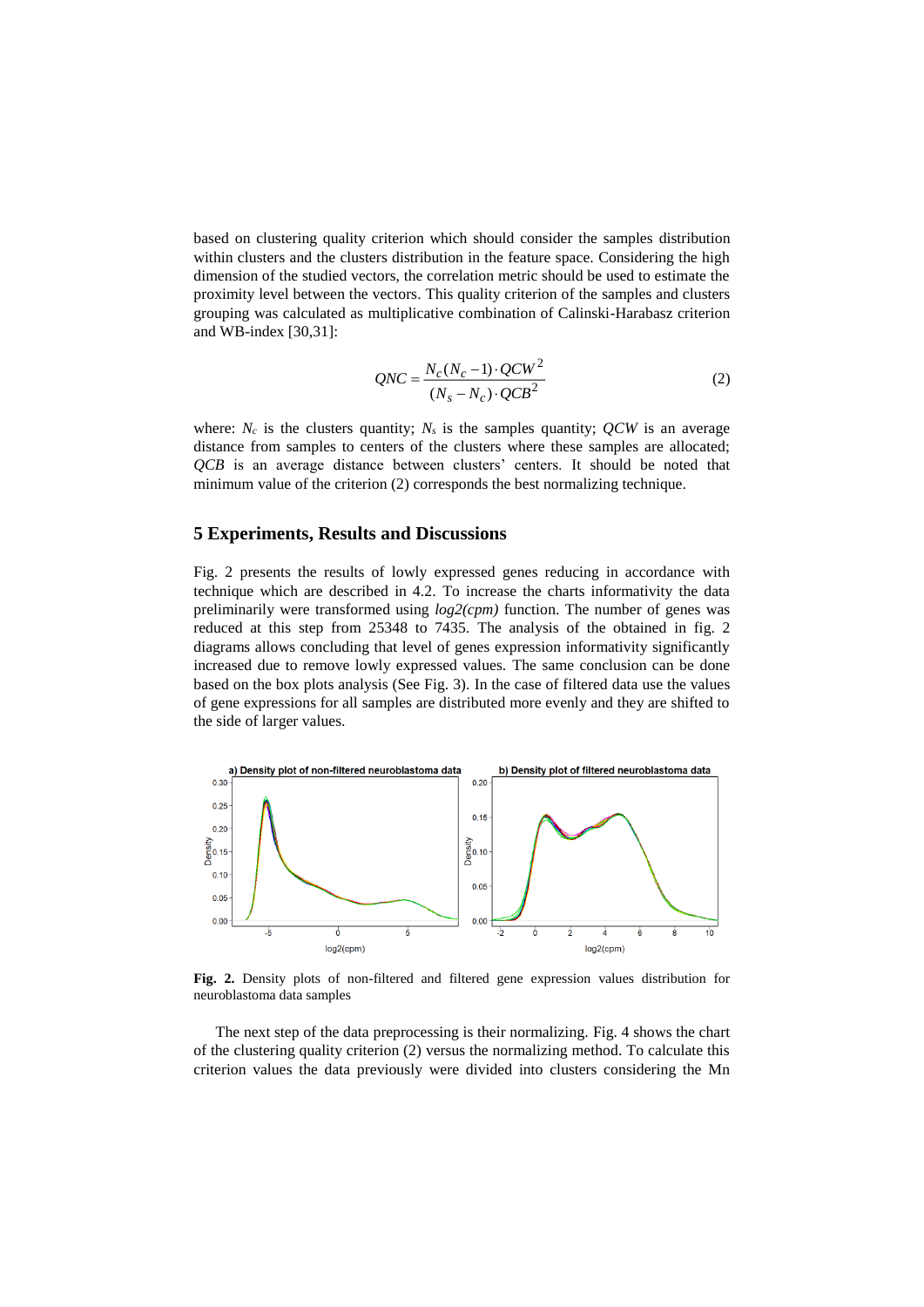

dose. It should be noted that in the case of non-normalized filtered data the value of this criterion was 100,05.

**Fig. 3.** Box plots of non-filtered and filtered gene expression values distribution for neuroblastoma data samples



Fig. 4. Dot plot of the quality criterion versus the normalizing method

The obtained results analysis allows concluding that normalizing process significantly increases the quality of the data in terms of the quality criterion (2). The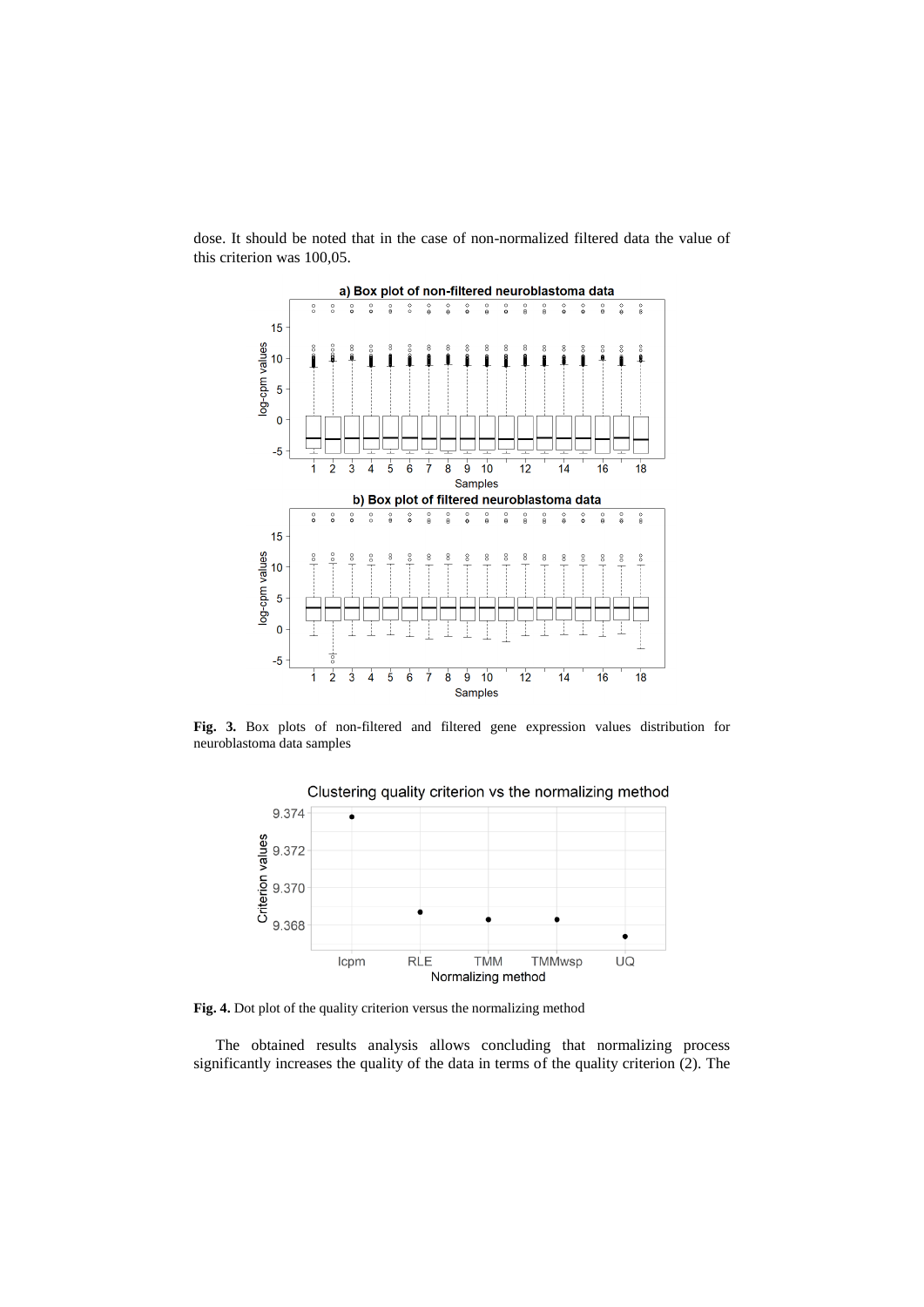value of this criterion for non-normalizing data 100,05 decreases more than 10 time. Comparison analysis of various normalizing methods has shown that the easiest *lcpm* method is showed the worst results in comparison with other methods. The difference between methods *TMM, TMMwsp, RLE* and *Upper quartile scaling* is very small, however, the value of the criterion (2) achieved the minimum one in the case of Upper quartile scaling method apply. This fact indicates the reasonable of this method use for current type of data normalizing.

At the next step it is necessary to remove heteroscedasticity from the data. The analysis of the normalized data has shown that in the case of RNA-seq data use, the variance values are not depend on the mean values. Methods that counts of the model with the use of Negative Binomial distribution are based on a quadratic meanvariance relationship. In *limma* package of R software, linear modelling is performed using the normalized values. In this case the data should be normally distributed and the mean-variance relationship is evaluated with the use of precision weights calculated by the *voom()* function. Fig. 5 presents the results of this step implementation.



**Fig. 5.** Visualization of the heteroscedasticity removing from the data

The left chart in the Fig.5 shows the mean-variance relationship of normalized gene expression values. Usually, the voom-plot shows a decreasing trend between the means and variances which are appeared due to an existence of both the technical incorrectness during the sequencing experiment performing and the biological variation among the replicate samples from various cell samples. Typically, the results of the experiments with high level of biological variation are presented as a flatter trends. The variance values in this case are not significantly changed for high expression values (right chart in Fig. 5). And otherwise, experiments including data with low biological variation usually have tend to sharp decreasing the variance values. Moreover, the voom-plot allows us to visual evaluate the quality of gene expression filtration process. If filtration process of lowly-expressed genes is insufficient, then, the variance values should be decreased at the low end of the expression scale due to very small gene expression values.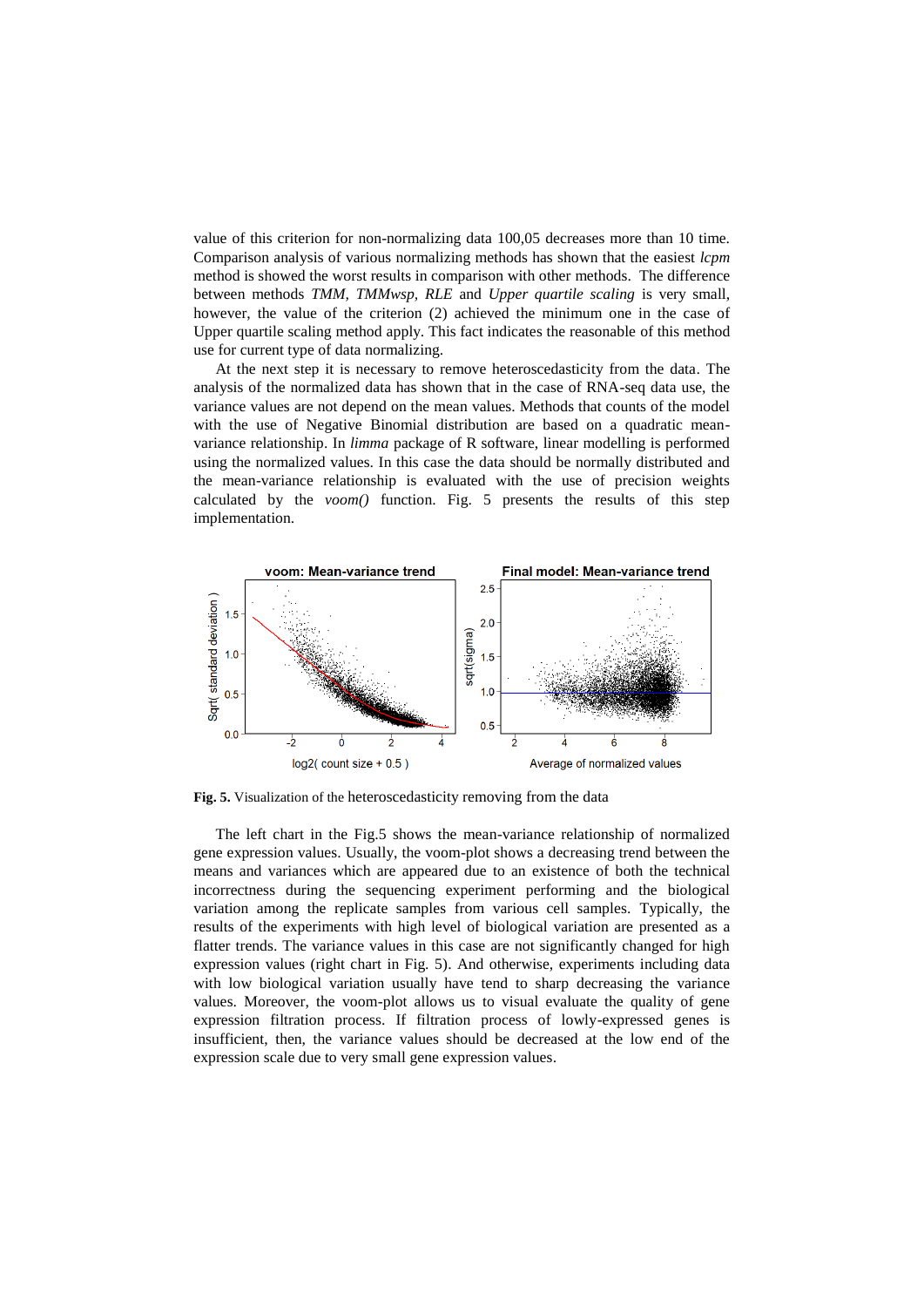In order to visual summarize the results for all genes in obtained groups, we create a mean-difference plots using the *plotMD* function of *limma* package. These plots allow us to display log-Fold-change values from the linear model which can be fitted against the average of log-expression values. These charts allow us to identify differentially expressed genes. The charts are shown in Fig. 6.



**Fig. 6.** Mean-difference plots of gene expression profiles for investigated groups

Result of the visual analysis of the obtained diagrams allows concluding the greatest number of genes in investigated groups have high level of differentially expression (black color or number 1). It means that these genes are informative to distinct the samples for the further processing. However, the data contains some quantity of lowly-expressed genes (red color or zero number). It is means that these data need the following processing for purpose of non-informative genes reducing in terms of various quantitative criteria.

Fig. 7 shows the box charts of the processed gene expression profiles. The samples previously were reordered considering Mn dose from 0 to 100 μM. Analysis of character of gene expressions distribution allows us to conclude about correctness of data preprocessing step implementation. The values of gene expression have the same and not so much ranges, all genes are enough highly-expressed for all of the samples. However, it should be noted, that there is some quantity of lowly-expressed genes (for example, in Mn\_1 sample). This fact indicates about necessity the further data processing on the basis of the use of current techniques of complex data processing.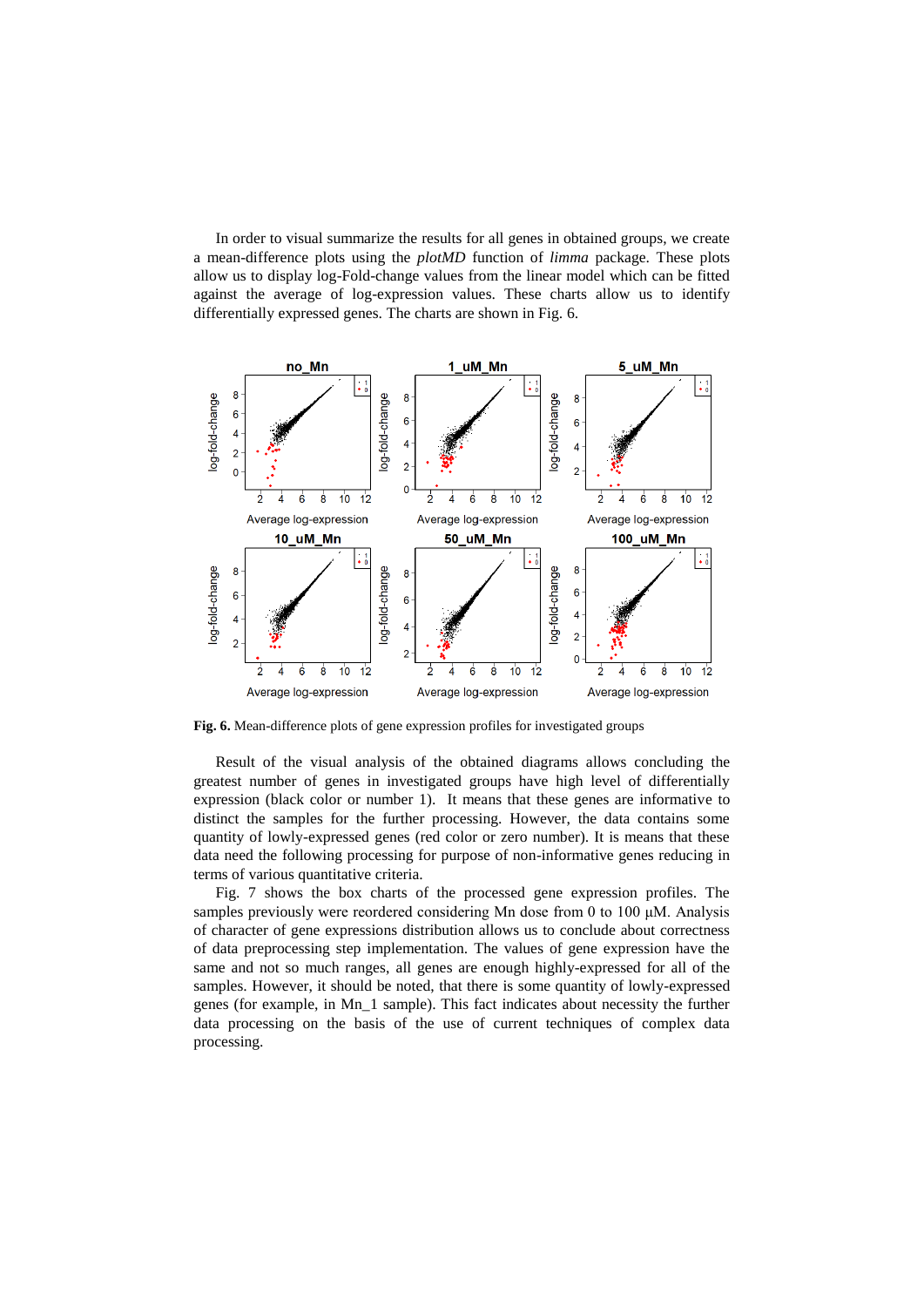

**Fig. 7.** Results of gene expression profiles of neuroblastoma data processing

## **6 Conclusions**

This paper presents the research results about processing of RNA-molecules sequencing experiments. The dataset GSE129336 generated from Gene Expression Omnibus database was used as the experimental one. This data contains the results of expression profiling by high throughput sequencing in human SH-SY5Y neuroblastoma cells. The initial data matrix contained counts of expressed genes for studied samples. At the first step, we have removed lowly-expressed genes. The number of genes was changed from 53186 to 7435. Then, we have compared various normalizing technique using clustering quality criterion as the main criterion of appropriate normalizing method effectiveness estimation. At the next steps we have analyzed the obtained results using various visualization techniques. The analysis of the processed genes expression values distributions allows concluding about high effectiveness of the proposed technique, since its implementation allows allocating a set of similarly distributed highly-expressed genes for the following processing.

#### **References**

- 1. Cha, Y.J., Park, S.M., You, R., Kim, H., Yoon, D.K.: Microstructure arrays of DNA using topographic control. Nature Communications, 10(1), art. no. 2512 (2019) doi: 10.1038/s41467-019-10540-2
- 2. Nagashima, M., Miwa, N., Hirasawa, H., Katagiri, Y., Takamatsu, K., Morita, M.: Genome-wide DNA methylation analysis in obese women predicts an epigenetic signature for future endometrial cancer. Scientific Reports, 9(1) (2019), art. no. 6469 doi: 10.1038/s41598-019-42840-4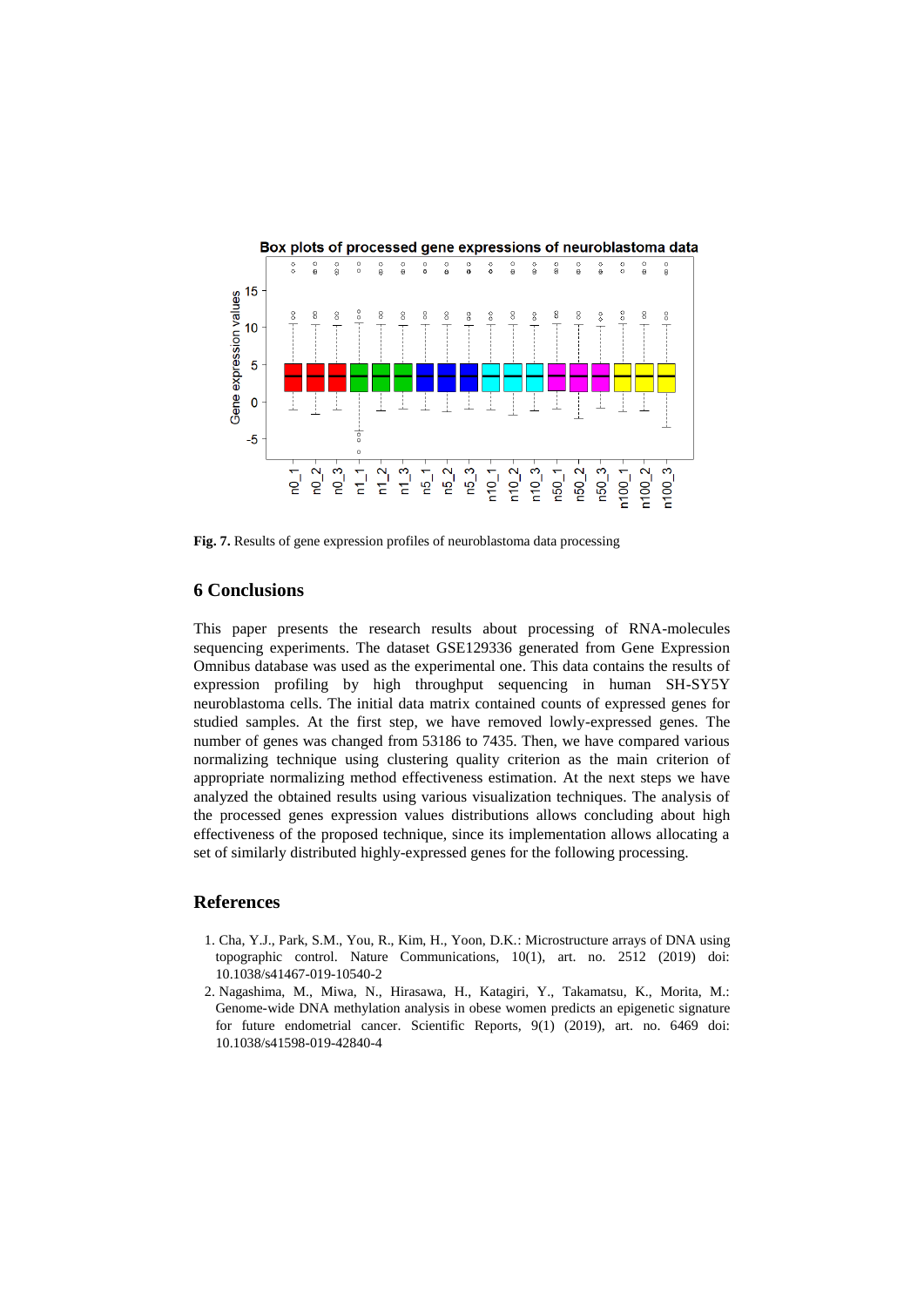- 3. Depledge, D.P., Srinivas, K.P., Sadaoka, T., Bready, D., Mori, Y., Placantonakis, D.G., Mohr, I., Wilson, A.C.: Direct RNA sequencing on nanopore arrays redefines the transcriptional complexity of a viral pathogen. Nature Communications, 10(1), art. no. 754 (2019) doi: 10.1038/s41467-019-08734-9
- 4. Lian, B., Hu, X., Shao, Z.-M.: Unveiling novel targets of paclitaxel resistance by single molecule long-read RNA sequencing in breast cancer. Scientific Reports, 9(1), art. no. 6032 (2019) doi: 10.1038/s41598-019-42184-z
- 5.Bolstad, B.M., Irizarry, R.A., Åstrand, M., Speed, T.P.: A comparison of normalization methods for high density oligonucleotide array data based on variance and bias. Bioinformatics, 19 (2), pp. 185-193 (2003) doi: 10.1093/bioinformatics/19.2.185
- 6.Affymetrix. Statistical Algorithms Description Document. Affymetrix, Inc., Santa Clara, CA, pp. 1-27 (2002)
- 7.Irizarry, R.A., Hobbs, B., Collin, F., Beazer-Barclay, Y.D., Antonellis, K.J., Scherf, U., Speed, T.P.: Exploration, normalization, and summaries of high-density oligonucleotide array probe level data. Selected Works of Terry Speed, pp. 601-616 (2012) doi: 10.1007/978-1-4614-1347-9\_15
- 8. Buermans, H.P.J., Ariyurek, Y., van Ommen, G., den Dunnen, J.T., 'T Hoen, P.A.C.: New methods for next generation sequencing based microRNA expression profiling. BMC Genomics, 11(1), art. no. 716 (2010) doi: 10.1186/1471-2164-11-716
- 9. Hackenberg, M., Sturm, M., Langenberger, D., Falcón-Pérez, J.M., Aransay, A.M.: miRanalyzer: A microRNA detection and analysis tool for next-generation sequencing experiments. Nucleic Acids Research, 37 (SUPPL. 2), pp. W68-W76 (2009) doi: 10.1093/nar/gkp347
- 10. Farazi, T.A., Brown, M., Morozov, P., ten Hoeve, J.J., Ben-Dov, I.Z., Hovestadt, V., Hafner, M., Renwick, N., Mihailović, A., Wessels, L.F.A., Tuschl, T.: Bioinformatic analysis of barcoded cDNA libraries for small RNA profiling by next-generation sequencing. Methods, 58 (2), pp. 171-187 (2012) doi: 10.1016/j.ymeth.2012.07.020
- 11. Hackenberg, M., Rodríguez-Ezpeleta, N., Aransay, A.M.: MiRanalyzer: An update on the detection and analysis of microRNAs in high-throughput sequencing experiments. Nucleic Acids Research, 39 (SUPPL. 2), pp. W132-W138 (2011) doi: 10.1093/nar/gkr247
- 12. Huang, P.-J., Liu, Y.-C., Lee, C.-C., Lin, W.-C., Gan, R.R.-C., Lyu, P.-C., Tang, P.: DSAP: Deep-sequencing small RNA analysis pipeline. Nucleic Acids Research, 38 (SUPPL. 2), art. no. gkq392, pp. W385-W391 (2010) doi: 10.1093/nar/gkq392
- 13. Morin, R.D., O'Connor, M.D., Griffith, M., Kuchenbauer, F., Delaney, A., Prabhu, A.-L., Zhao, Y., McDonald, H., Zeng, T., Hirst, M., Eaves, C.J., Marra, M.A.: Application of massively parallel sequencing to microRNA profiling and discovery in human embryonic stem cells. Genome Research, 18 (4), pp. 610-621 (2008) doi: 10.1101/gr.7179508
- 14. Pantano, L., Estivill, X., Martí, E.: SeqBuster, a bioinformatic tool for the processing and analysis of small RNAs datasets, reveals ubiquitous miRNA modifications in human embryonic cells. Nucleic Acids Research, 38 (5), art. no. gkp1127, pp. e34.1-e34.13 (2009) doi: 10.1093/nar/gkp1127
- 15. Li, Y., Zhang, Z., Liu, F., Vongsangnak, W., Jing, Q., Shen, B.: Performance comparison and evaluation of software tools for microRNA deep-sequencing data analysis. Nucleic Acids Research, 40 (10), pp. 4298-4305 (2012) doi: 10.1093/nar/gks043
- 16. Ronen, R., Gan, I., Modai, S., Sukacheov, A., Dror, G., Halperin, E., Shomron, N.: miRNAkey: A software for microRNA deep sequencing analysis. Bioinformatics, 26 (20), art. no. btq493, pp. 2615-2616 (2010) doi: 10.1093/bioinformatics/btq493